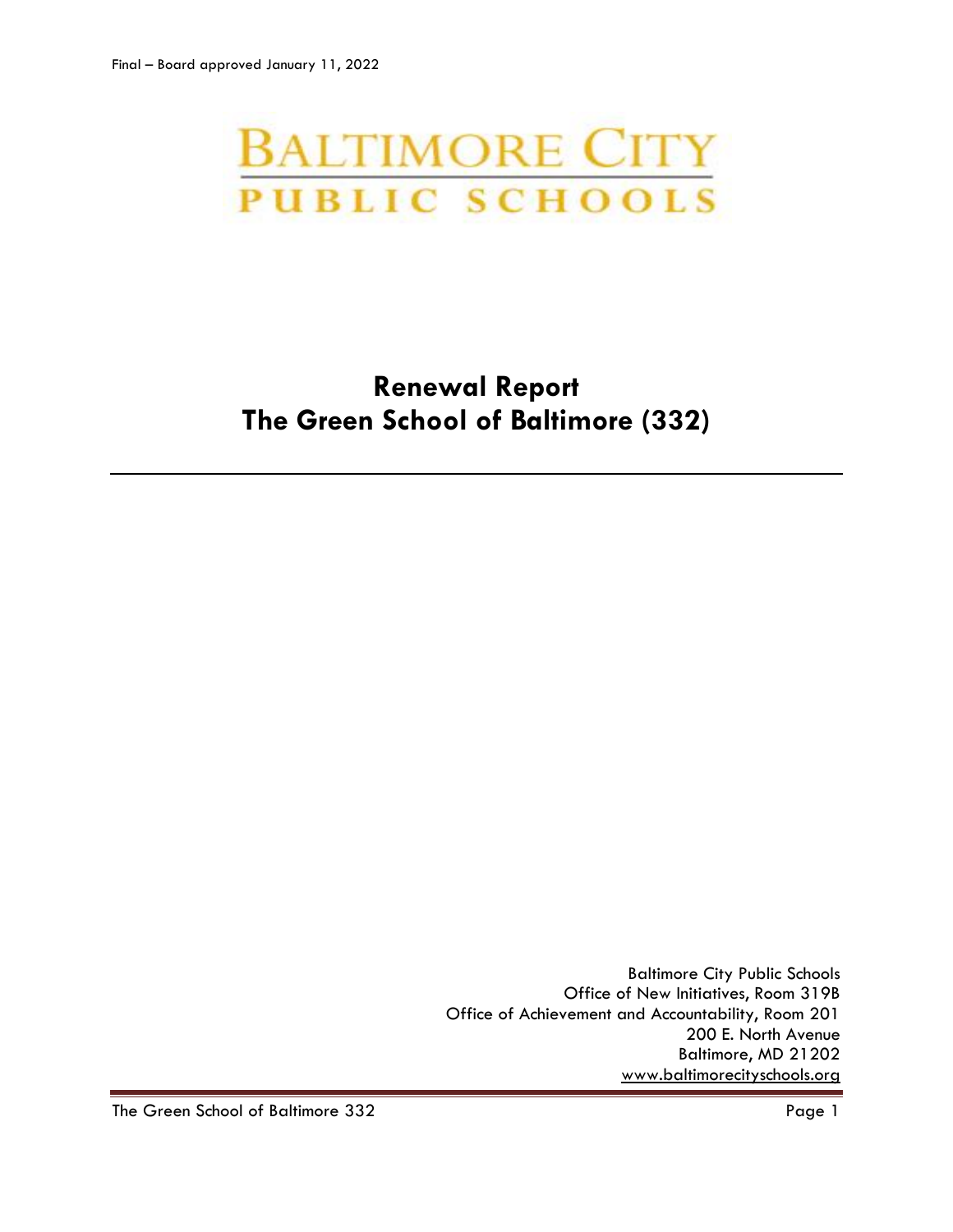# **REPORT INTRODUCTION**

### *Purpose of the Report*

The renewal report is a summary of findings and a resulting recommendation regarding renewal of the charter or contract for an operator-run school. To inform this recommendation, Baltimore City Public Schools collects and analyzes documentation including the school's renewal application, and an evaluation of the school's performance based on the renewal rubric, the School Effectiveness Review (SER) performed on site at each school and consideration of all other relevant information.

City Schools' renewal criteria are based on state law (§ 9-101, *et seq*., MD. CODE ANN., EDUC.) and Baltimore City Board of School Commissioners' policy IHBJ and associated administrative regulations (IHBJ-RA and JFA-RA). The Board's policy requires that schools up for renewal be evaluated on multiple measures including, but not limited to, the following:

- **Student achievement**, constituting at least 50 percent of the renewal score and including measures such as schoolwide performance on state assessments, College and Career Readiness (for schools with high school grades), academic programming for special student populations, and a school's fidelity to its charter
- **School climate** (chronic absence, suspensions, enrollment trends, school choice data, and school survey results from parents, teachers, and students)
- **Financial management and governance** (annual audits, school budget submissions, grants management, board documentation; compliance/adherence with federal, state, and local laws, rules, and regulations)
- An overall finding of not effective in any of the key areas (Student Achievement, School Climate, or Financial Management/Governance) may be the basis of a non-renewal decision.

The renewal process is a component of City Schools' annual review of its schools, designed to ensure that students and families across the district have access to school options that meet their interests and needs. The framework was originally developed in 2011 by the Renewal Stakeholders Working Group (composed of school operators from a range of school types, Supporting Public Schools of Choice, and the Maryland Charter School Network) who worked to develop a methodology for evaluating the performance of operator-run schools. The result: a fair, transparent, and rigorous renewal framework that reflects schools' unique nature and innovative contributions to student achievement, used for the first time in the 2012-13 school year, and a process for reviewing and updating the framework each year.

At the conclusion of each year's renewal cycle, staff engages operators and other key stakeholders in a review of the process to identify areas for improvement that could be addressed while still maintaining a level of predictability for schools up for renewal in the following year.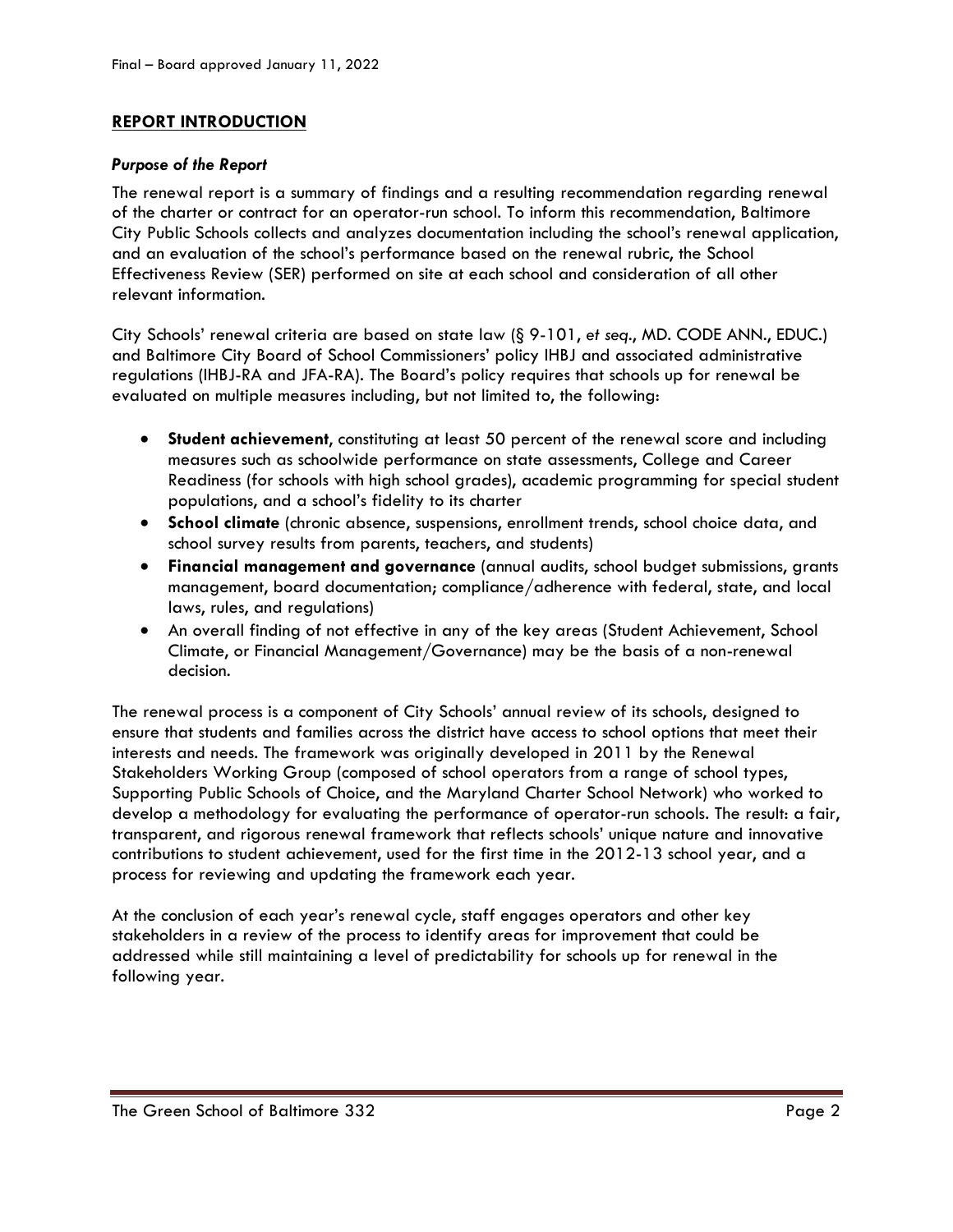# *The Process*

Based on recommendation of staff and feedback from school operators and other stakeholders following the normal feedback and review cycle, the Baltimore City Board of School Commissioners approved a modified renewal process for school year 2021-22. This modified process was designed to take into considerations the lingering impacts of the Covid19 pandemic on student data while still holding operators accountable to delivering strong programs for students. This year's process takes a focused look at data in the key areas (Student Achievement, School Climate and Effective Financial Management and Governance). Since the scope of certain data items like state assessments is limited, the Board approved modifications so that the only terms schools will be eligible for are either a three-year renewal term or non-renewal<sup>1</sup>. Nonrenewal recommendations will be considered for schools where the evidence indicates serious financial sustainability concerns, or inability to comply with critical state, federal and local guidelines that places students, staff or the district at risk. Thus, schools that earn a "Not Effective" rating in any of the following metrics will be recommended for non-renewal by the Charter and Operator-Led Schools Advisory Board to the CEO:

- Effective Programming for Students with Disabilities,
- Audit Content, Internal Controls,
- Operator Capacity, or
- Strategic Leadership/Governance (All of Domain 4 from SER).

If a school is considered for non-renewal based on any of these four metrics, the Board will also consider the school's record of renewal and academic performance, as measured in the Academic Success section of the renewal rubric, in making its renewal decision.

In addition to determining the renewal or non-renewal of a school's contract, the renewal process informs the Board and the public on the efficacy of school performance and practices, as well as helping identify areas for growth in schools' planning for their next contract term.

The revised process continues to use the following components:

- Renewal Rubric (Updated to reflect the above changes)
- Application for Renewal

l

- Data Tables prepared by City Schools
- School Effectiveness Review (Streamlined to include fewer key actions in metrics used in the School Climate section of the renewal rubric)

 $^{\rm 1}$  In the modified renewal process for 2021-22, schools will not be eligible for a 5-year term or 8-year "extended" term. However, the outcome of the 2021-22 renewal process will allow schools to earn progress towards an extended renewal term in the future. According to Board Policy IHBJ – Public Charter Schools, "A public charter school shall only be eligible for an extended renewal term if the school has two or more consecutive full renewals, including demonstrating quality programming for all student groups." For the 2021-22 renewal process, a school that receives "Meets Expectations", "Effective" or "Highly Effective" in each of the four metrics that could lead to nonrenewal listed above, as well as "Effective" or "Highly Effective" in the overall Academics section, will be considered to have earned a full renewal for their progress towards an 8-year extended renewal in future renewal processes.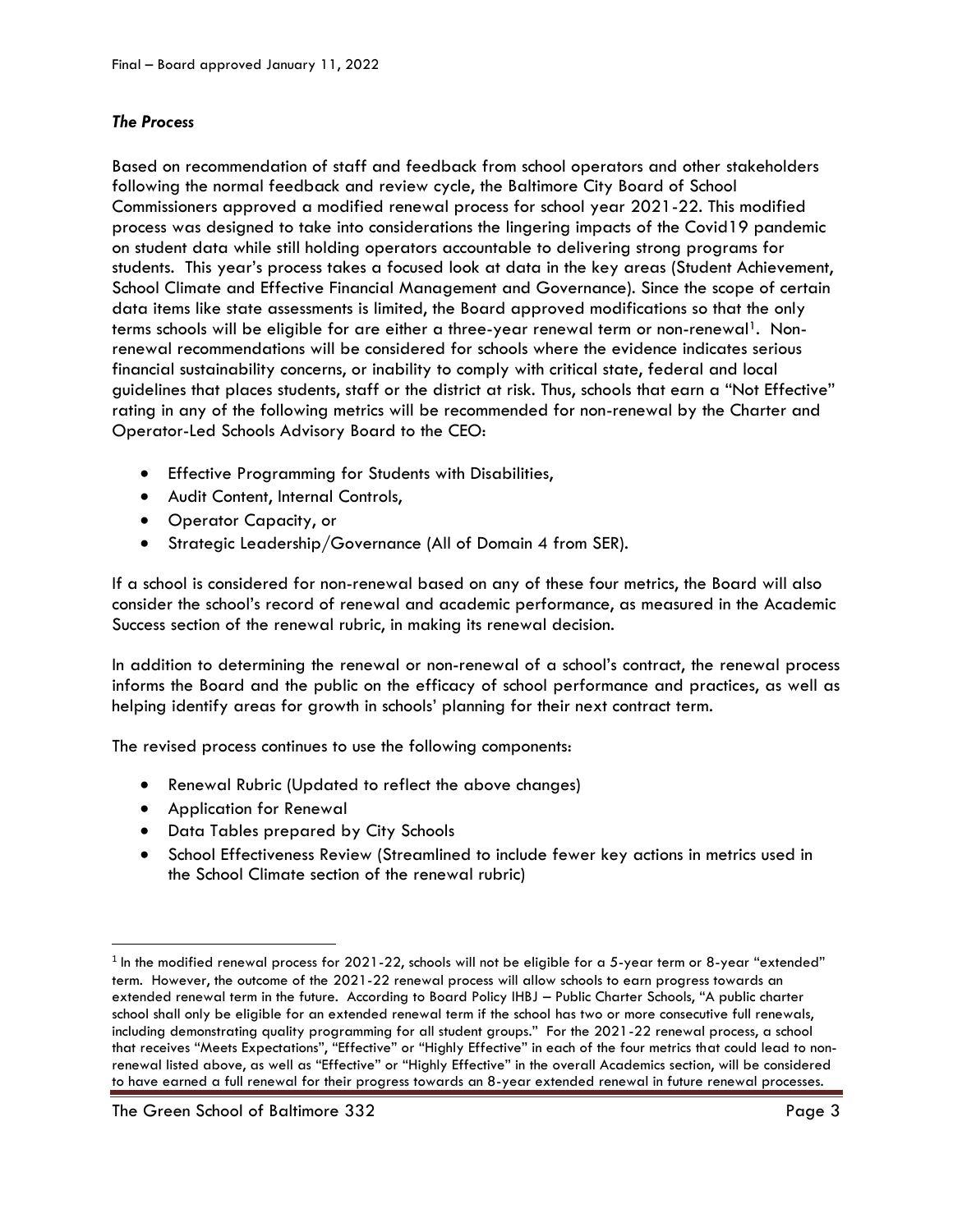The process starts with a review by the Charter and Operator-led Schools Advisory Board, whose members represent foundations, nonprofit organizations, school choice advocates, school operators, and district representatives; and whose function is to provide advice to the CEO on renewal and other issues as they relate to operator-led schools. In performing its review, the Advisory Board looks at all data and information, both quantitative and qualitative, to make sound recommendations to the CEO. After its review of the components above, the Advisory Board makes recommendations to City Schools' CEO on whether charters or contracts should be renewed. The CEO considers the recommendations and the quantitative and qualitative review, and then makes her own recommendation to the Board. In some instances, the nature or severity of an issue raised during the renewal process is serious enough to give it extra weight in formulating the renewal recommendation and, ultimately, the renewal decision, especially in instances where the issue affects the wellbeing of students, staff, or the district as a whole.

The ultimate decision on all operator renewals rests with the Board, which considers the recommendations and rationale of the CEO, the operator renewal report, testimony given at public Board meetings and work sessions, the contents of the official record and the factors listed in policy IHBJ and administrative regulation IHBJ-RA for charter schools, and policy FCA and administrative regulation FCA-RA for non-charter schools. This includes the Board's ability to consider prior partial renewal terms afforded to operators who have had serious challenges in the prior renewal that remain issues that continue to affect the wellbeing of students, staff, or the district as a whole based on evidence in this renewal process. In particular, as Policy IHBJ states, "[t]he Board may decide that a public charter school is not eligible for two consecutive partial renewals."

| <b>Actions</b>                                                                                                              | <b>Timeline</b>           |
|-----------------------------------------------------------------------------------------------------------------------------|---------------------------|
| Schools submit renewal applications                                                                                         | September 2, 2021         |
| <b>Charter and Operator-led Schools Advisory Board reviews</b><br>renewal applications and makes recommendations to the CEO | September to October 2021 |
| District presents recommendations to Board at public meeting                                                                | November 9, 2021          |
| Work Session for operator to provide oral testimony to Board in a<br>meeting open to the public                             | December 9, 2021          |
| Board votes on renewal recommendations                                                                                      | January 11, 2022          |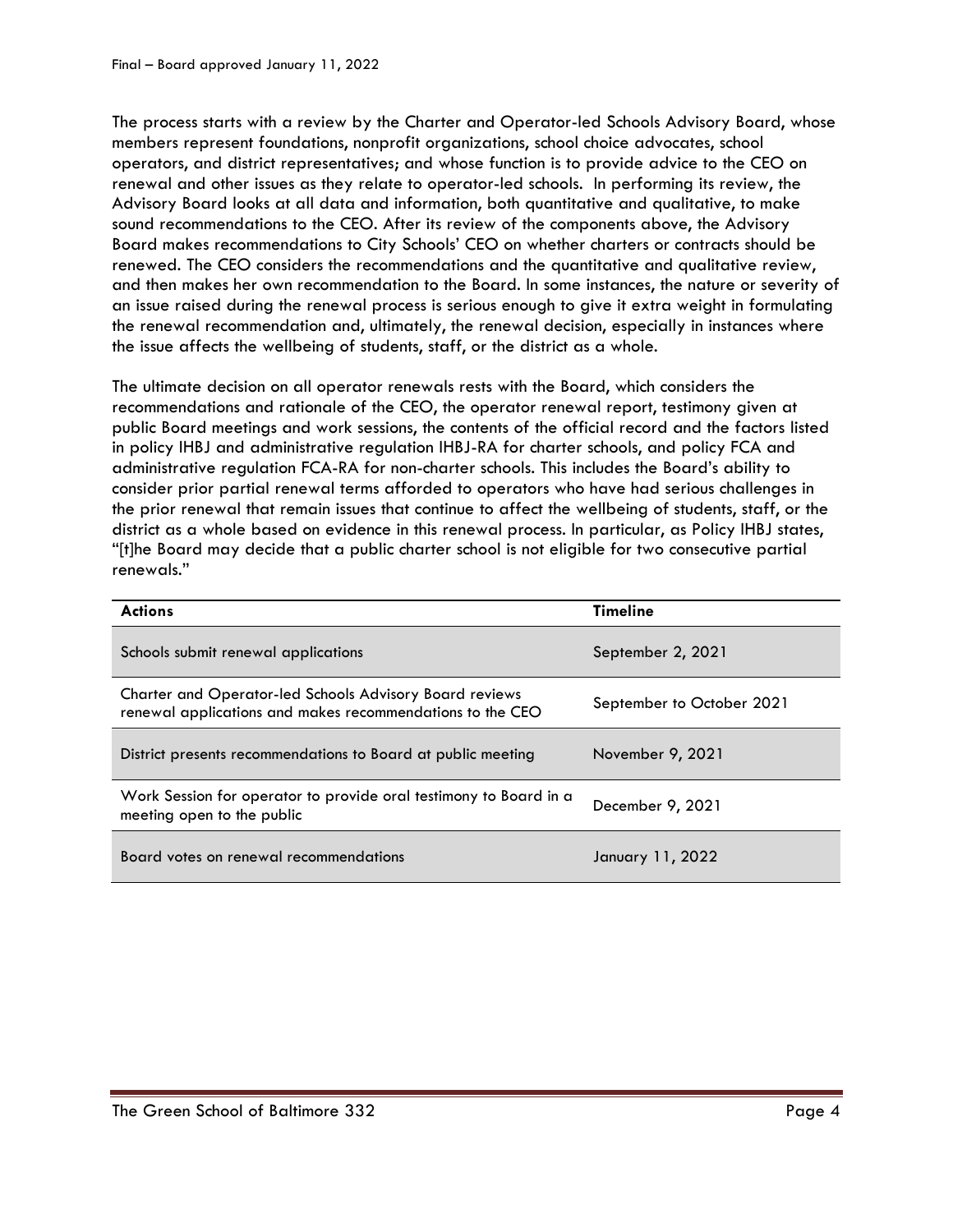# *The Green School of Baltimore #332*

*Operator:* Experiential Environmental Education, Inc. *Configuration:* Elementary *Type:* Charter *Enrollment:* 158<sup>2</sup>

# **Recommendation**

*3-year renewal*

# **Discussion**

On January 11, 2022, the Baltimore City Board of School Commissioners voted to renew the contract with Experiential Environmental Education, Inc. to operate The Green School of Baltimore for a three-year term running from July 1, 2022 to June 30, 2025.

The school was rated "Meets Expectations" in Audits/Internal Controls, and "Effective" in Effective Programming for Students with Disabilities, and Operator Capacity, and "Highly Effective" in Strategic Leadership/Governance. The school was rated "Effective" in Academics.

The state performance ratings are based on the most recent years when the state assessment was given which are for school years 2016-17, 2017-18, and 2018-19. The Green School of Baltimore was rated "Effective" or "Highly Effective" in four of six PARCC performance metrics considered in the renewal rubric. For PARCC absolute performance (2018-19), schools are compared to schools with similar levels of students considered economically disadvantaged (ED) because absolute performance on assessments is highly correlated to the relative wealth of student populations. In this measure, the school was rated "Developing" for both math 3-5 (60<sup>th</sup> percentile in the ED comparison group) and ELA 3-5 (56th percentile). In PARCC growth performance, which looks at the extent to which a school can improve individual student performance year to year over the three-year period considered, the school was rated "Highly Effective" in PARCC achievement growth in math 3-5 (89<sup>th</sup> percentile overall) and "Effective" in ELA  $3-5$  (66<sup>th</sup> percentile).

In its previous renewal, significant gaps in performance between white and black students were noted in The Green School's data. Over the course of its current contract, it is clear that school leadership and staff have taken significant steps to address concerns in this area. While the school's efforts to address gaps between different student groups have not yet been fully borne out in student performance data, leading to the school's "Developing" rating in Effective Programming for All Student Racial and Ethnic Groups, The Green School should be recognized for the steps it has taken to ensure equitable, high-quality instruction for all student groups. The school is "*making progress in delivering quality programming for all student racial groups and is* 

 $\overline{\phantom{a}}$ 

 $^2$  Total enrollment counts reflect the MSDE official enrollment file for grades k-12, which includes students enrolled on September 30 each year. This file is verified by MSDE prior to becoming the official enrollment count for the year.

The Green School of Baltimore 332 Page 5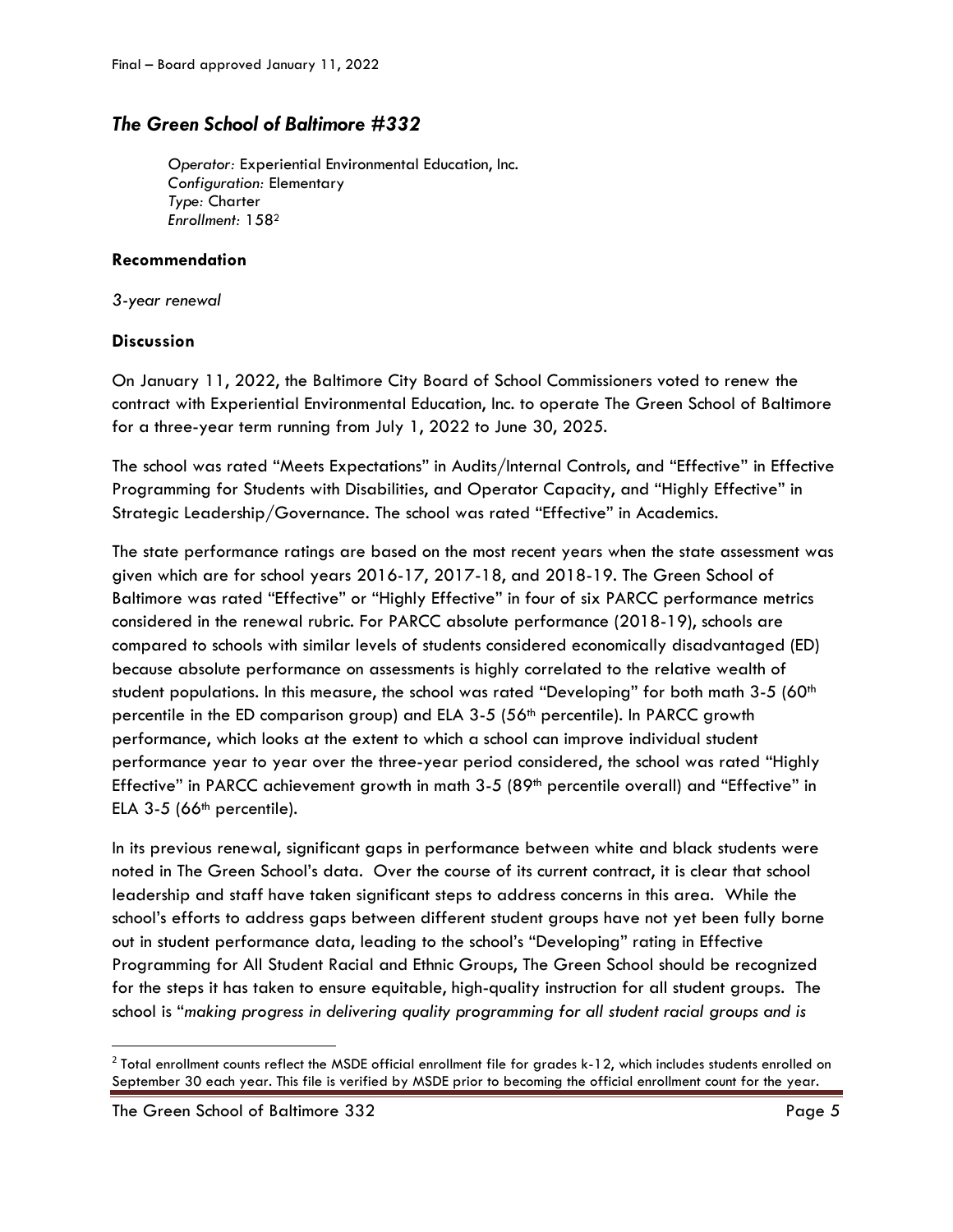*aware of its data for all student groups3*." The school has implemented an antibias framework to guide instruction at all grade levels and attention to performance of different demographic groups is evident throughout the data cycle used by the school. The school also uses a Response to Intervention approach to ensure that all students have access to grade-level-appropriate instruction while also receiving interventions to address any areas where they need more intensive support. The school is also working to diversify its teachers and staff and is participating in professional development on culturally responsive and anti-racist teaching strategies. Since the school has started this increased focus on ensuring equitable instruction across racial groups, achievement of black students saw gains in both ELA and math. These gains did not yet raise achievement into the range where the school could be considered effective in the metric. However, the school is making a strong effort that will hopefully show further positive results with the resumption of state assessments in the current year and into the future.

The Green School of Baltimore was rated "Effective" in Fidelity to Charter/Application Overall indicating that "*the school has implemented the mission expressed in its charter application and mission is clear to most stakeholders*." The school's mission to "improve student achievement and increase stewardship for the natural world through hands-on, project-based learning" is evident in school programming where students at each grade level engage in year-long inquiry on essential questions, culminating in environmental projects in and around the school. The school has also "*made a good to fair effort to gather data to assess its efficacy and has implemented effective strategies to address any challenges evident in the data, particularly in the areas of student performance, enrollment, student attendance, dropout rates, attrition and student choice data/school demand*." The school's renewal application describes strong practices monitoring data and engaging students and families to ensure strong attendance and low chronic absence, both areas where the school significantly outperforms the district average. The school also has strong enrollment and cohort retention, which is the percentage of students who choose to remain at the school at least two years after initial entry.

The school was rated "Effective" in Effective Programming for Students with Disabilities. Evidence shows the school has "*demonstrated a trajectory of growth, is aware of its data and responsibilities to students with disabilities, has minimum gaps or has decreased gaps in the data as it relates to performance and climate metrics for students with disabilities over time, and has generally implemented appropriate processes, interventions and strategies to support student outcomes over the course of the contract*." The school has implemented strong data and instructional strategies for students with disabilities, which has led to increasing student performance from 2017 to 2019. In addition, an audit of school practices conducted by the Office of Special Education showed the school has strong practices in place that ensure students with disabilities are receiving appropriate instruction and services. However, the school must continue to monitor attendance, chronic absence and suspension for students with disabilities, which all showed weaker data in the final year looked at in the review.

 $\overline{\phantom{a}}$ 

<sup>&</sup>lt;sup>3</sup> Text in italics is quoted from the 2021-22 Operator Renewal Rubric

The Green School of Baltimore 332 Page 6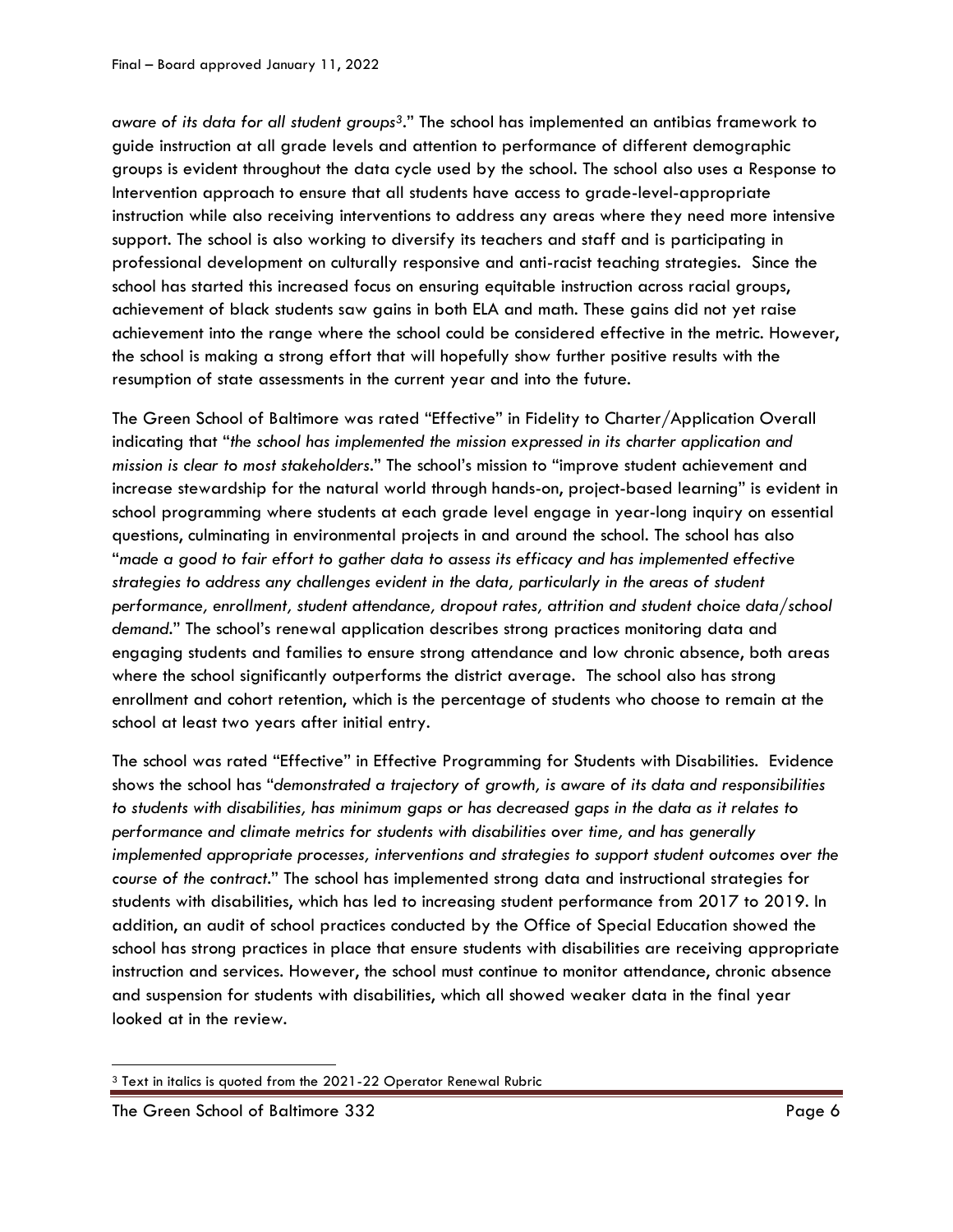*For more information on school practices, please also see the school's School Effectiveness Report available at www.baltimorecityschools.org.*

# **Findings (Elementary school rubric)**

*Category 1. Has the school followed sufficient financial management and governance practices? Has the school had challenges with meeting critical district, state or federal guidelines? Has the school delivered strong academic programming for students will disabilities that demonstrates a trajectory of growth? Has the school provided strategic leadership and governance?*

| <b>Sub-Category</b>                                                                    | <b>Renewal Metric</b>                                                                                                                                                                                                                                                                                                                                                                                                                                                                                                                                                            | <b>City Schools Rating</b> |
|----------------------------------------------------------------------------------------|----------------------------------------------------------------------------------------------------------------------------------------------------------------------------------------------------------------------------------------------------------------------------------------------------------------------------------------------------------------------------------------------------------------------------------------------------------------------------------------------------------------------------------------------------------------------------------|----------------------------|
| 1.1 Audit Content, Internal<br>Controls                                                | The extent to which the school's Independent<br>Auditor's Reports offer unqualified opinions and no<br>management points in each of the years of the<br>charter term. The extent to which statements of cash<br>flow and ratio of assets to liabilities indicate that<br>the operator has strong performance on their short-<br>term liquidity measure.                                                                                                                                                                                                                          | <b>Meets Expectations</b>  |
| 1.2 Effective Programming<br>for Students with<br><b>Disabilities</b>                  | The extent to which the school has a demonstrated<br>a strong trajectory of growth, is aware of its data<br>and responsibilities to students with disabilities,<br>does not have any gaps or has decreased gaps in<br>the data as it relates to performance and climate<br>metrics for students with disabilities over time, and<br>has effectively and consistently implemented<br>processes, interventions and strategies to support<br>student outcomes over the course of the contract.                                                                                      | <b>Effective</b>           |
| 1.3 Operator Capacity                                                                  | The extent to which the school has operated<br>effectively, and the operator has consistently met<br>all state, federal reporting requirements critical<br>District or federal obligations and has not received<br>any Notices of Concern or Notices of Reprimand<br>during the contract period. (Evidence that may be<br>considered includes compliance with state or<br>federal reporting requirements, budget submissions<br>and monitoring reports, quarterly reports, and the<br>relative number, frequency and severity of Notices<br>of Concern or Notices of Reprimand.) | <b>Effective</b>           |
| 1.4 Strategic<br>Leadership/Governance                                                 | School Effectiveness Review Score - Strategic<br>Leadership                                                                                                                                                                                                                                                                                                                                                                                                                                                                                                                      | <b>Highly Effective</b>    |
| There is no overall rating for this section as each metric is considered individually. |                                                                                                                                                                                                                                                                                                                                                                                                                                                                                                                                                                                  |                            |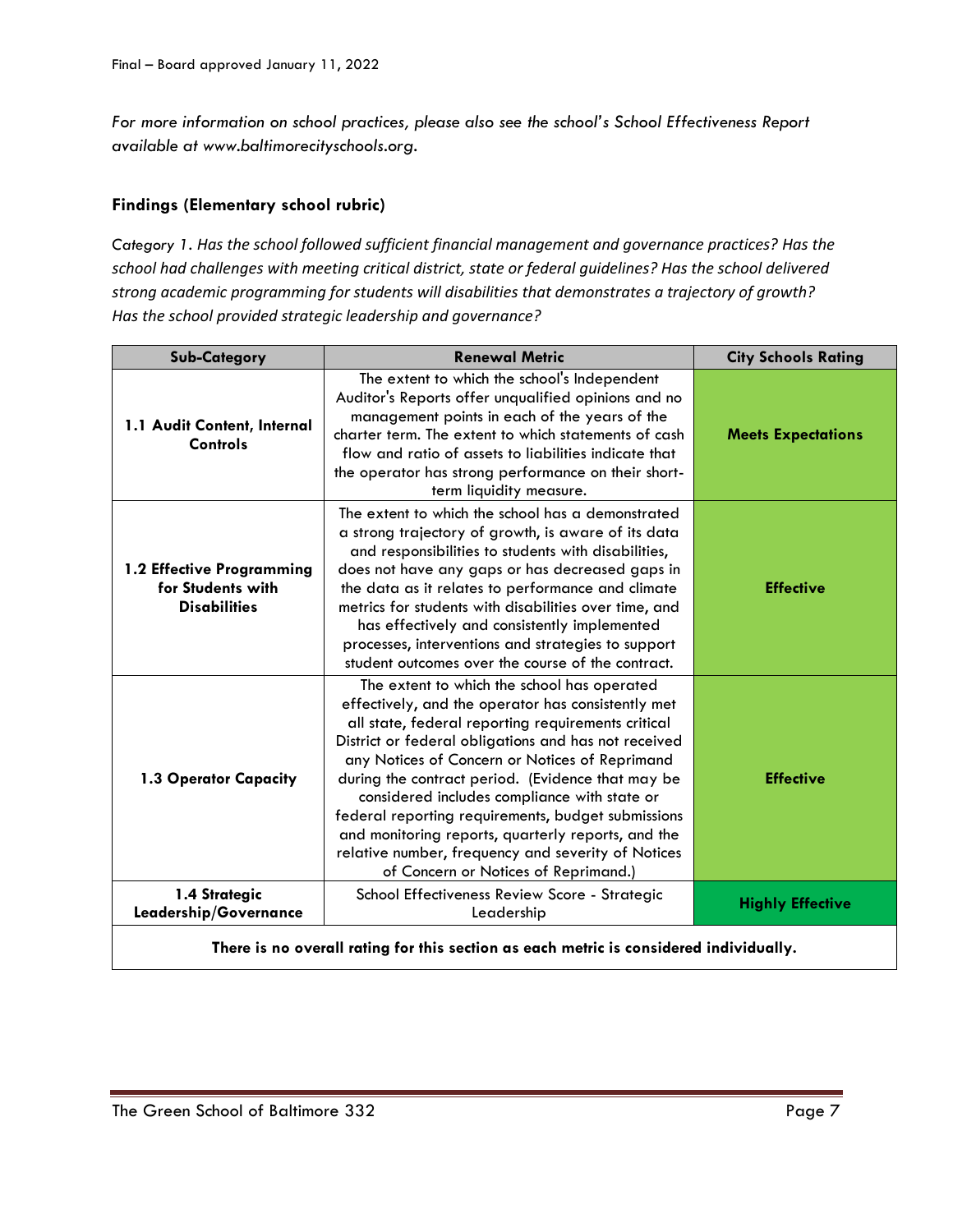| Category 2. Is the school an academic success? |  |  |  |  |  |
|------------------------------------------------|--|--|--|--|--|
|------------------------------------------------|--|--|--|--|--|

| <b>Sub-Category</b>                                                         | <b>Renewal Metric</b>                                                                                                                                                                                                                                                                                                                                                                                                                                                                                                                                                            | <b>City Schools Rating</b> |
|-----------------------------------------------------------------------------|----------------------------------------------------------------------------------------------------------------------------------------------------------------------------------------------------------------------------------------------------------------------------------------------------------------------------------------------------------------------------------------------------------------------------------------------------------------------------------------------------------------------------------------------------------------------------------|----------------------------|
| 2.1 Absolute Student<br>Achievement                                         | Average Mean Scale Score PARCC ELA (grades 3-<br>5)                                                                                                                                                                                                                                                                                                                                                                                                                                                                                                                              | <b>Developing</b>          |
|                                                                             | Average Mean Scale Score PARCC Math (grades<br>$3-5$                                                                                                                                                                                                                                                                                                                                                                                                                                                                                                                             | <b>Developing</b>          |
| <b>2.2 Student Achievement</b>                                              | Trend in Average Mean Scale Score PARCC ELA<br>$(grades 3-5)$                                                                                                                                                                                                                                                                                                                                                                                                                                                                                                                    | <b>Effective</b>           |
| <b>Trend</b>                                                                | Trend in Average Mean Scale Score PARCC Math<br>$(grades 3-5)$                                                                                                                                                                                                                                                                                                                                                                                                                                                                                                                   | <b>Highly Effective</b>    |
| <b>2.3 Student Achievement</b>                                              | Growth in Average Mean Scale Score PARCC ELA<br>$(grades 3-5)$                                                                                                                                                                                                                                                                                                                                                                                                                                                                                                                   | <b>Effective</b>           |
| Growth                                                                      | Growth in Average Mean Scale Score PARCC Math<br>(grades 3-5)                                                                                                                                                                                                                                                                                                                                                                                                                                                                                                                    | <b>Highly Effective</b>    |
| 2.4 Fidelity to<br><b>Charter/Application</b><br>Overall                    | The extent to which the school has fully implemented<br>the mission expressed in its charter application and<br>this mission is clear to all stakeholders. The extent<br>to which the school has delivered high quality<br>programming for all student subgroups. The extent<br>to which the school is gathering data to assess its<br>efficacy and has effectively addressed any<br>challenges evident in the data, particularly in the<br>areas of subgroup performance, enrollment, student<br>attendance, dropout rates, attrition and student<br>choice data/school demand. | <b>Effective</b>           |
| 2.5 Effective Programming<br>for All Student<br><b>Racial/Ethnic Groups</b> | The extent to which the school has provided high<br>quality programming for students in all<br>racial/ethnic groups. The extent to which the school<br>has instructional approaches, processes and<br>practices in place that seek to ensure students in all<br>groups achieve and to address gaps in achievement<br>between student groups.                                                                                                                                                                                                                                     | <b>Developing</b>          |
|                                                                             | <b>Academics Overall Rating</b>                                                                                                                                                                                                                                                                                                                                                                                                                                                                                                                                                  | <b>Effective</b>           |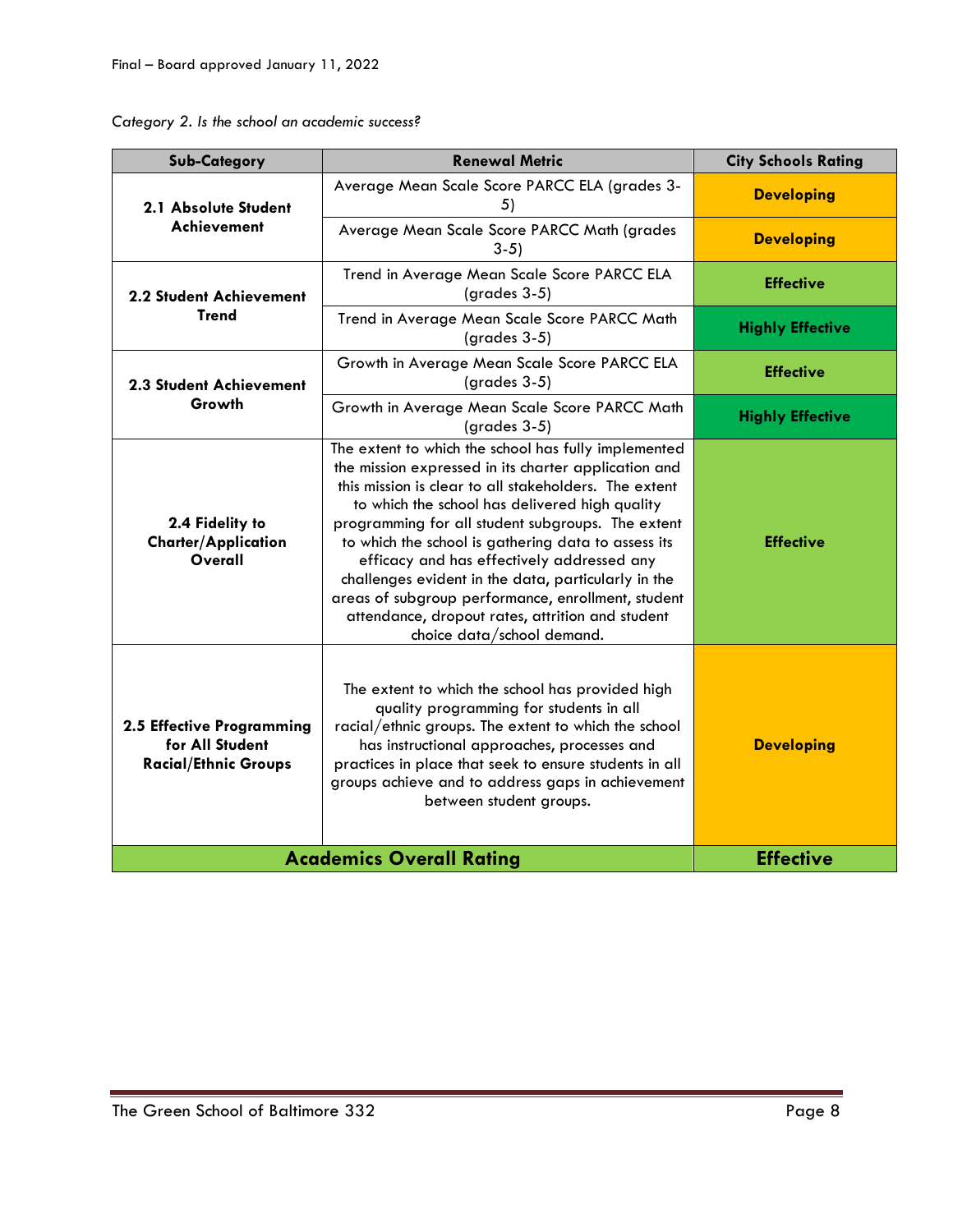#### *Category 3. Does the school have a strong climate?*

As part of the modified renewal process for 2021-22, Domains 1-3 of the School Effectiveness Review (SER), which are considered in the Climate section of the renewal rubric, were modified and abbreviated. These domains did not receive overall ratings and are summarized below. For more information on the efficacy of school practice in these domains please see the full SER report available on the district website at [https://www.baltimorecityschools.org/renewal.](https://www.baltimorecityschools.org/renewal)

| Domain 1: Highly Effective Instruction |                                                                                          |                  |  |
|----------------------------------------|------------------------------------------------------------------------------------------|------------------|--|
| <b>Domain</b>                          | <b>Description</b>                                                                       | Rating           |  |
| 1.1                                    | School leadership supports highly effective<br>instruction.                              | <b>Effective</b> |  |
| 1.2                                    | Teachers use multiple data sources to adjust<br>practice.                                | <b>Not Rated</b> |  |
| 1.3                                    | Teachers deliver highly effective instruction.                                           | <b>Effective</b> |  |
| 1.4                                    | Teachers establish a classroom environment in which<br>teaching, and learning can occur. | <b>Not rated</b> |  |

| <b>Domain 2: Talented People</b> |                                                                                                                                   |                  |  |
|----------------------------------|-----------------------------------------------------------------------------------------------------------------------------------|------------------|--|
| <b>Domain</b>                    | <b>Description</b>                                                                                                                | Rating           |  |
| 2.1                              | The school implements systems to select effective<br>teachers and staff whose skills and beliefs meet the<br>needs of the school. | <b>Not Rated</b> |  |
| 2.2                              | The school develops teacher and staff capacity<br>through individualized support and professional<br>development.                 | <b>Effective</b> |  |

| Domain 3: Vision and Engagement |                                                                                                                                                           |                  |  |
|---------------------------------|-----------------------------------------------------------------------------------------------------------------------------------------------------------|------------------|--|
| <b>Domain</b>                   | <b>Description</b>                                                                                                                                        | Rating           |  |
| 3.1                             | The school has a clear vision and mission that<br>promotes a student-centered, culturally relevant<br>learning that prepares students for future success. | <b>Effective</b> |  |